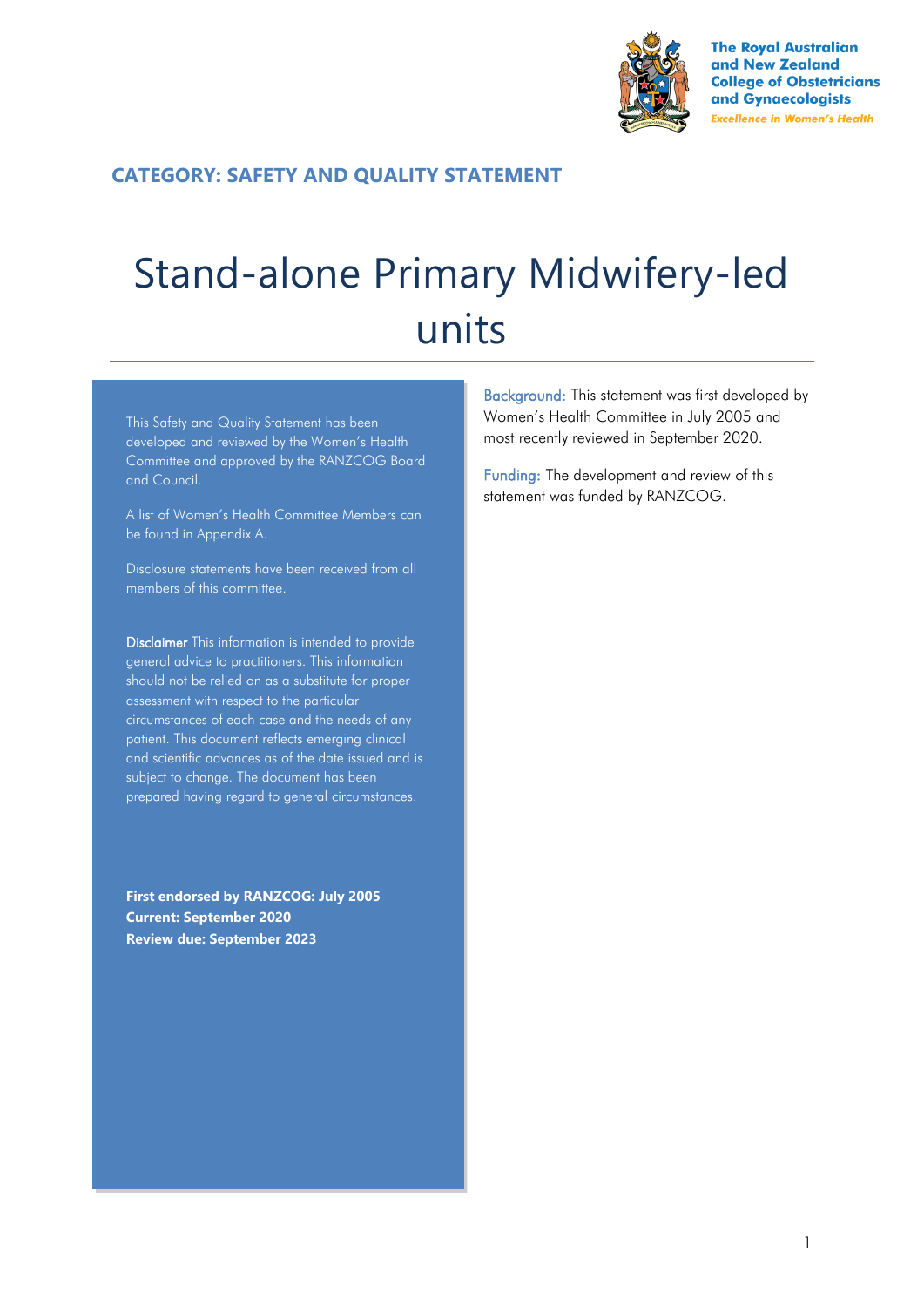The Royal Australian and New Zealand College of Obstetricians and Gynaecologists (RANZCOG) supports women's choice to birth in a stand-alone primary midwifery-led unit in Australia and New Zealand provided they have timely access to obstetric, paediatric and anaesthetic services when they need them.

A woman's decision about where to birth should be made in consultation with her maternity care provider, be that an obstetrician, general practitioner or midwife, based on her particular circum[s](#page-2-0)tances<sup>1</sup> and desires and the physical options available to her based on her location. For the majority of women this will result in a decision to birth in a hospital settin[g](#page-2-1)<sup>2</sup>. Some women, who have been carefully assessed as being at low risk of pregnancy complications, may choose to labour and bir[t](#page-2-2)h in a midwifery led stand-alone primary childbirth unit<sup>3</sup>.

RANZCOG believes that it is desirable for metropolitan stand-alone primary childbirth units to be sited within, or immediately adjacent to, a 24-hour hospital facility with access to obstetric, anaesthetic/analgesia, neonatal paediatric and intensive care services, as well as operating theatres and blood products, to ensure timely access to these services should they be required. When a stand-alone primary childbirth unit is located some distance away from these type of facilities, it is important that the woman is fully informed of the limitations of the services available onsite, the backup services available should problems arise, including the availability of road and air ambulance evacuation and the level of support during transfer, should that be required. Informed consent should cover the implications for intrapartum and postpartum care, including possible delay of critical care due to the time necessary for a transfer to an obstetric unit. The option of birthing at an obstetric unit should be offered. This is especially important for woman living in rural location where the nearest obstetric unit may be a long distance away.

Formal systems must be in place to ensure safe, timely and rapid transfer of women and/or their babies to an appropriate obstetric unit when required. This is particularly important when the distances involved are greater. These arrangements should be collaborative and hold the safety of mother and baby as paramount. In addition, these arrangements must be subject to regular prospective practice audit and be supported by robust, consistent data collection systems.

RANZCOG believes that all models of maternity care, including stand-alone primary childbirth units, should be based on meeting the needs of women and their babies in as safe a manner as possibl[e](#page-2-3)<sup>4, 5</sup>[.](#page-2-4) Funding issues and shortages of key health professionals should not be the principle drivers for decision makers choosing a particular model of care for their community. If changes to the type of birthing facilities available to women in a community are being considered, then collaborative discussion and engagement should occur between the impacted community, relevant health professional groups and the government/health authority representatives prior to changes in service delivery being made.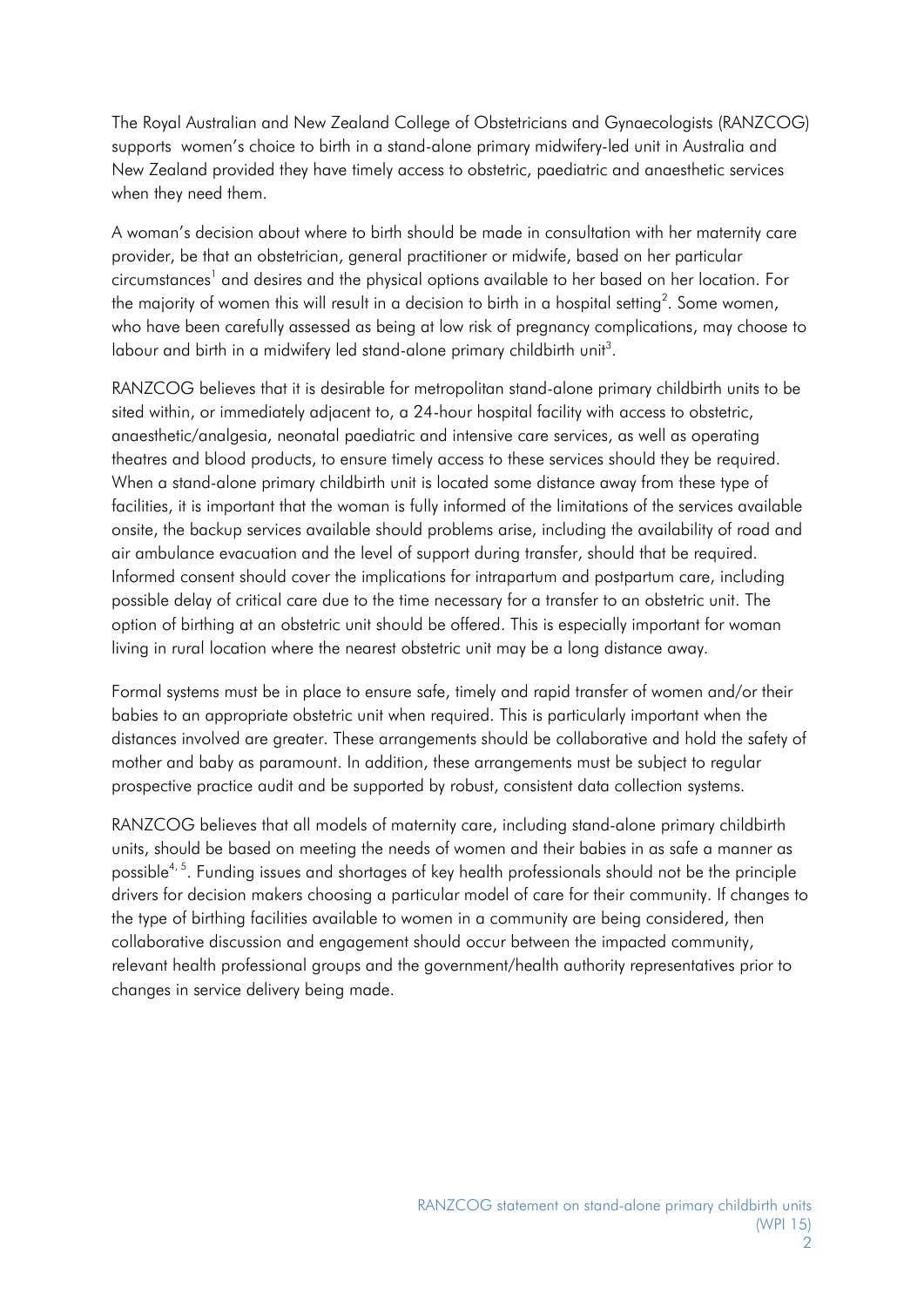# **Links to other College statements**

Cultural Competency [https://ranzcog.edu.au/statements-guidelines/workforce-and-practice-issues/cultural-competency-](https://ranzcog.edu.au/statements-guidelines/workforce-and-practice-issues/cultural-competency-(wpi-20)) [\(wpi-20\)](https://ranzcog.edu.au/statements-guidelines/workforce-and-practice-issues/cultural-competency-(wpi-20)) Evidence-based Medicine, Obstetrics and Gynaecology (C-Gen 15) [http://www.ranzcog.edu.au/component/docman/doc\\_download/894-c-gen-15-evidence-based](http://www.ranzcog.edu.au/component/docman/doc_download/894-c-gen-15-evidence-based-medicine-obstetrics-and-gynaecology.html?Itemid=341)[medicine-obstetrics-and-gynaecology.html?Itemid=341](http://www.ranzcog.edu.au/component/docman/doc_download/894-c-gen-15-evidence-based-medicine-obstetrics-and-gynaecology.html?Itemid=341) [Maternity Services in Remote and Rural Communities in Australia \(C-Obs 34\)](http://www.ranzcog.edu.au/doc/maternity-services-in-remote-and-rural-communities-in-australia.html)  [https://ranzcog.edu.au/RANZCOG\\_SITE/media/RANZCOG-](https://ranzcog.edu.au/RANZCOG_SITE/media/RANZCOG-MEDIA/Women%27s%20Health/Statement%20and%20guidelines/Clinical-Obstetrics/O-G-services-in-remote-and-rural-communities-in-Australia-(C-Obs-34)-Review-July-2017.pdf?ext=.pdf)[MEDIA/Women%27s%20Health/Statement%20and%20guidelines/Clinical-Obstetrics/O-G](https://ranzcog.edu.au/RANZCOG_SITE/media/RANZCOG-MEDIA/Women%27s%20Health/Statement%20and%20guidelines/Clinical-Obstetrics/O-G-services-in-remote-and-rural-communities-in-Australia-(C-Obs-34)-Review-July-2017.pdf?ext=.pdf)[services-in-remote-and-rural-communities-in-Australia-\(C-Obs-34\)-Review-July-](https://ranzcog.edu.au/RANZCOG_SITE/media/RANZCOG-MEDIA/Women%27s%20Health/Statement%20and%20guidelines/Clinical-Obstetrics/O-G-services-in-remote-and-rural-communities-in-Australia-(C-Obs-34)-Review-July-2017.pdf?ext=.pdf)[2017.pdf?ext=.pdf](https://ranzcog.edu.au/RANZCOG_SITE/media/RANZCOG-MEDIA/Women%27s%20Health/Statement%20and%20guidelines/Clinical-Obstetrics/O-G-services-in-remote-and-rural-communities-in-Australia-(C-Obs-34)-Review-July-2017.pdf?ext=.pdf)

## **Important Resources**

Ministry of Health. 2011. New Zealand Maternity Standards: A set of standards to guide the planning, funding and monitoring of maternity services by the Ministry of Health and District Health Boards. Wellington: Ministry of Health. <https://www.health.govt.nz/system/files/documents/publications/nz-maternity-stds-sept2011.pdf>

Birthplace in England Collaborative Group. (2011). Perinatal and maternal outcomes by planned place of birth for healthy women with low risk pregnancies: the Birthplace in England national prospective cohort study. BMJ, 343d7400. doi:10.1136/bmj.d7400

# **Patient information**

A range of RANZCOG Patient Information Pamphlets can be ordered via: [http://www.ranzcog.edu.au/publication/womens-health-publications/patient-information](http://www.ranzcog.edu.au/publication/womens-health-publications/patient-information%20pamphlets.html)  [pamphlets.html](http://www.ranzcog.edu.au/publication/womens-health-publications/patient-information%20pamphlets.html)

### **References**

- <span id="page-2-0"></span>1. Homer CSE, Cheah SL, Rossiter C, Dahlen HG, Ellwood D, Foureur MJ, et al. Maternal and perinatal outcomes by planned place of birth in Australia 2000 – 2012: a linked population data study. BMJ Open. 2019;9(10):e029192.
- <span id="page-2-1"></span>2. Grigg CP, Tracy SK, Tracy M, Schmied V, Monk A. Transfer from primary maternity unit to tertiary hospital in New Zealand ‐ timing, frequency, reasons, urgency and outcomes: Part of the Evaluating Maternity Units study. Midwifery. 2015;31(9):879-87.
- <span id="page-2-2"></span>3. Scarf VL, Rossiter C, Vedam S, Dahlen HG, Ellwood D, Forster D, et al. Maternal and perinatal outcomes by planned place of birth among women with low-risk pregnancies in high-income countries: A systematic review and meta-analysis. Midwifery. 2018;62:240- 55.
- <span id="page-2-3"></span>4. Bailey DJ. Birth outcomes for women using free-standing birth centers in South Auckland, New Zealand. Birth. 2017;44(3):246-51.
- <span id="page-2-4"></span>5. John Waits AM, Lenord Burwell, Arnelya Cade, Lacy Smith. Are neonatal mortality rates increased in stand-alone birthing center births compared with hospital births? Evidence-Based Practice. 2018;21(6):E6-E7.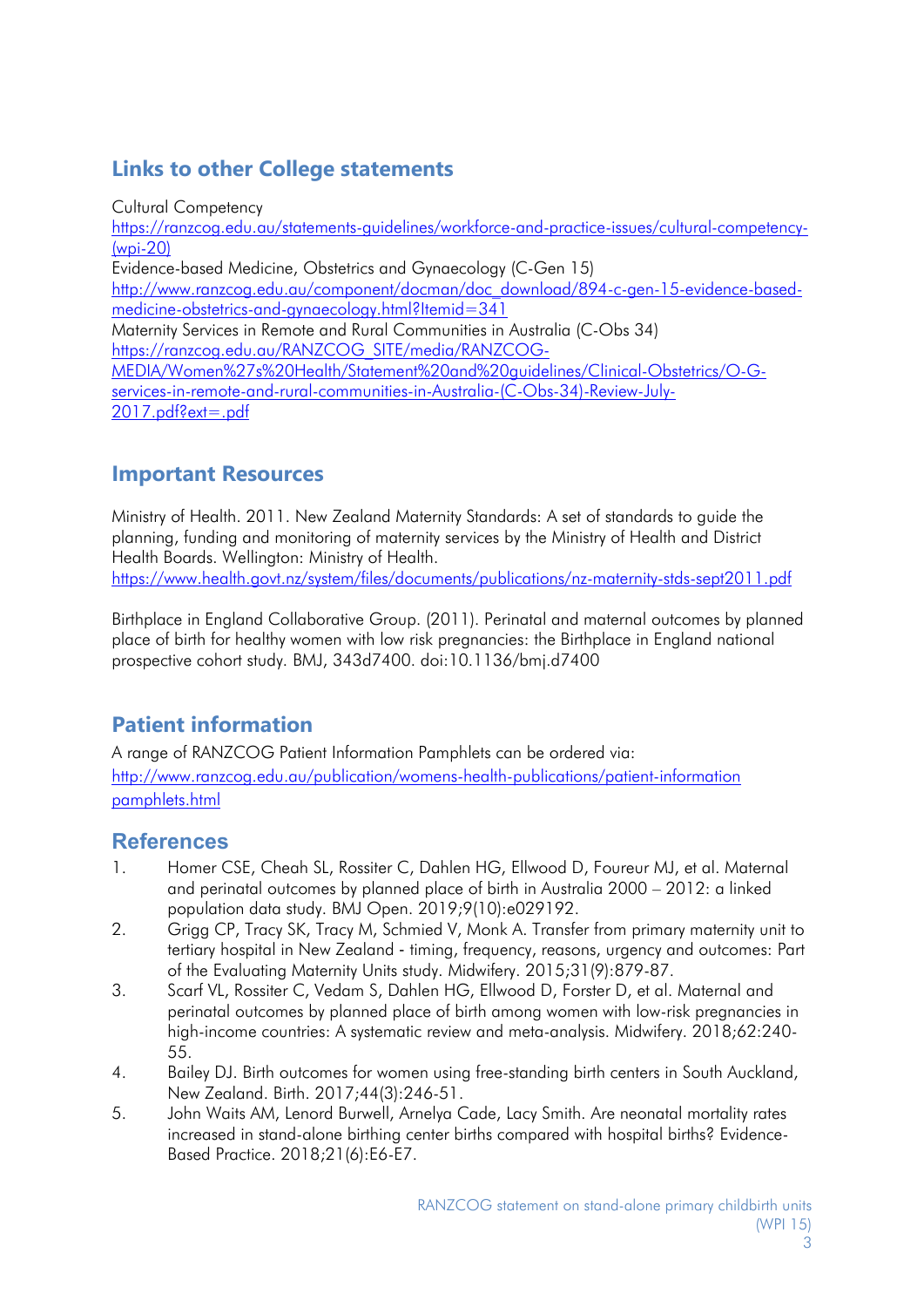# Appendices

### Appendix A Women's Health Committee Membership

| Name                              | <b>Position on Committee</b>          |
|-----------------------------------|---------------------------------------|
| Professor Yee Leung               | <b>Chair and Board Member</b>         |
| Dr Gillian Gibson                 | Deputy Chair, Gynaecology             |
| Dr Scott White                    | Deputy Chair, Obstetrics              |
| Associate Professor Ian Pettigrew | Member and EAC Representative         |
| Dr Kristy Milward                 | Member and Councillor                 |
| Dr Will Milford                   | Member and Councillor                 |
| Dr Frank O'Keeffe                 | Member and Councillor                 |
| Professor Sue Walker              | Member                                |
| Dr Roy Watson                     | Member and Councillor                 |
| Dr Susan Fleming                  | Member and Councillor                 |
| Dr Sue Belgrave                   | Member and Councillor                 |
| Dr Marilyn Clarke                 | <b>ATSI Representative</b>            |
| Associate Professor Kirsten Black | Member                                |
| Dr Thangeswaran Rudra             | Member                                |
| Dr Nisha Khot                     | Member and SIMG Representative        |
| Dr Judith Gardiner                | Diplomate Representative              |
| Dr Angela Brown                   | Midwifery Representative, Australia   |
| Ms Adrienne Priday                | Midwifery Representative, New Zealand |
| Ms Ann Jorgensen                  | Community Representative              |
| Dr Rebecca Mackenzie-Proctor      | Trainee Representative                |
| Dr Leigh Duncan                   | Maori Representative                  |
| Prof Caroline De Costa            | Co-opted member (ANZJOG member)       |
| Dr Christine Sammartino           | Observer                              |

Appendix B Overview of the development and review process for this statement

### i. Steps in developing and updating this statement

This statement was originally developed in July 2005 and was most recently reviewed in September 2020. The Women's Health Committee carried out the following steps in reviewing this statement:

- Declarations of interest were sought from all members prior to reviewing this statement.
- Structured clinical questions were developed and agreed upon.
- An updated literature search to answer the clinical questions was undertaken.
- At the September 2020 committee meeting, the existing consensus-based recommendations were reviewed and updated (where appropriate) based on the available body of evidence and clinical expertise. Recommendations were graded as set out below in Appendix A part iii).

#### ii. Declaration of interest process and management

Declaring interests is essential in order to prevent any potential conflict between the private interests of members, and their duties as part of the Women's Health Committee.